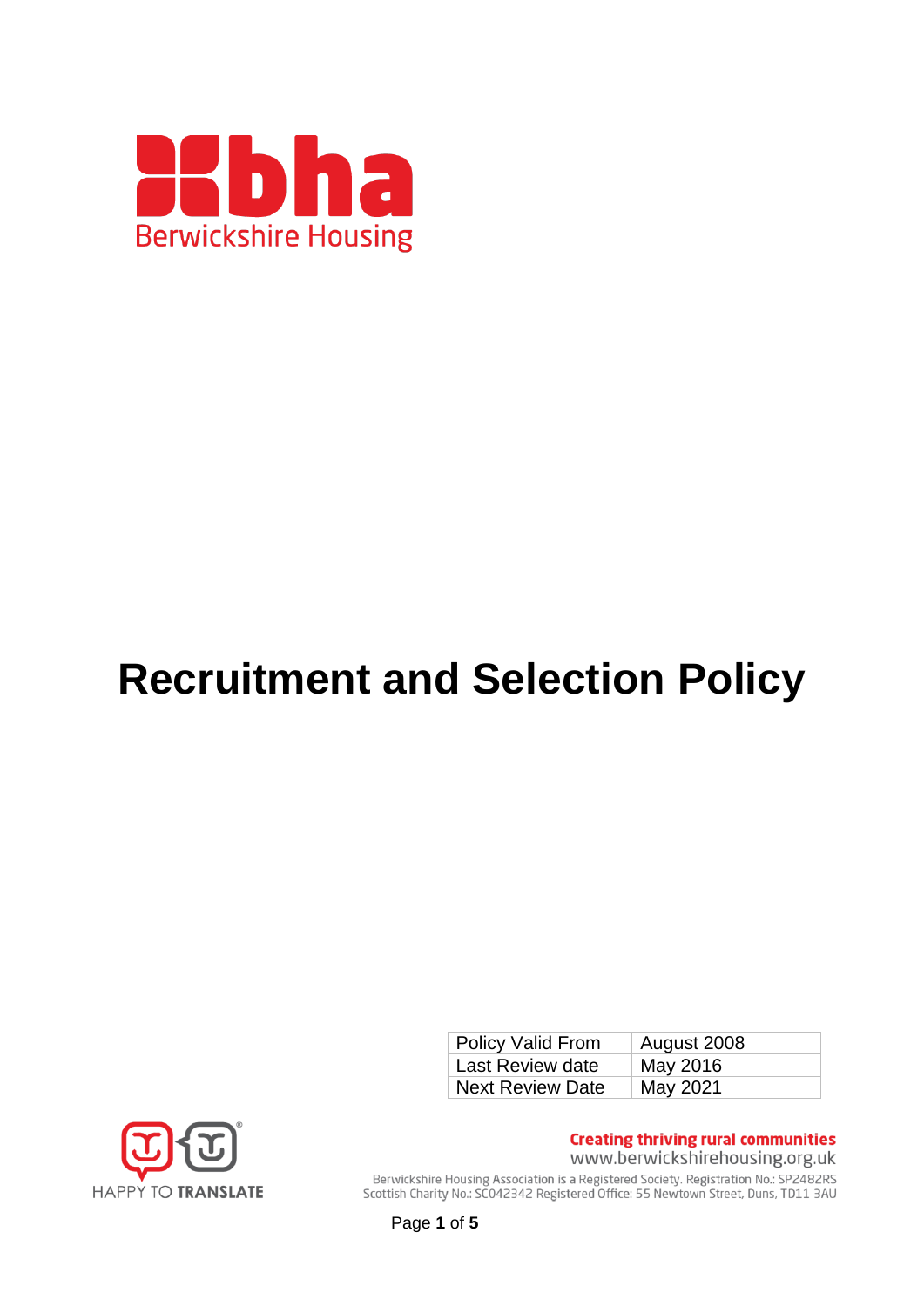# **1. Recruitment and Selection Policy**

The overall policy objective of the Association is to ensure that individuals are selected on aptitude, skills and ability to carry out the requirements of a job and are not discriminated against on any grounds. A decision to shortlist, interview or offer employment will, therefore, take no account of any factor which cannot be justified.

The aim of this policy is to ensure that job opportunities are available to all and that the Association appoint the best candidate available through the recruitment process, thereby enabling it to respond effectively to the challenge of meeting customers' needs and achieving its internal management plan.

The Association will regularly review its recruitment and selection practices and procedures to ensure that they are in accordance with legislation, relevant Codes of Practice, the Associations' own Equal Opportunities Policy and any other national standards recognised by the Association. This activity will be undertaken in a fully accountable manner.

This policy statement outlines:

The Association's approach to recruitment roles and responsibilities processes required to support our approach

# **1.1. THE ASSOCIATION'S APPROACH TO RECRUITMENT**

The Association believes that good recruitment practices are a necessary foundation for an effective organisation. Our success depends upon the quality of its staff and its ability to motivate and develop staff for the mutual benefit of the individual and The Association.

Consequently each appointment will be treated as a critical business decision. When recruiting staff The Association will endeavour to attract staff who are:

- of a high quality;
- people who strive and achieve excellence;
- are flexible;
- seek individual responsibility;
- work well in teams;
- have integrity;
- action orientated;
- committed to self development;
- self-reliant;
- innovative and are proactive.



#### **Creating thriving rural communities** www.berwickshirehousing.org.uk

Berwickshire Housing Association is a Registered Society. Registration No.: SP2482RS Scottish Charity No.: SC042342 Registered Office: 55 Newtown Street, Duns, TD11 3AU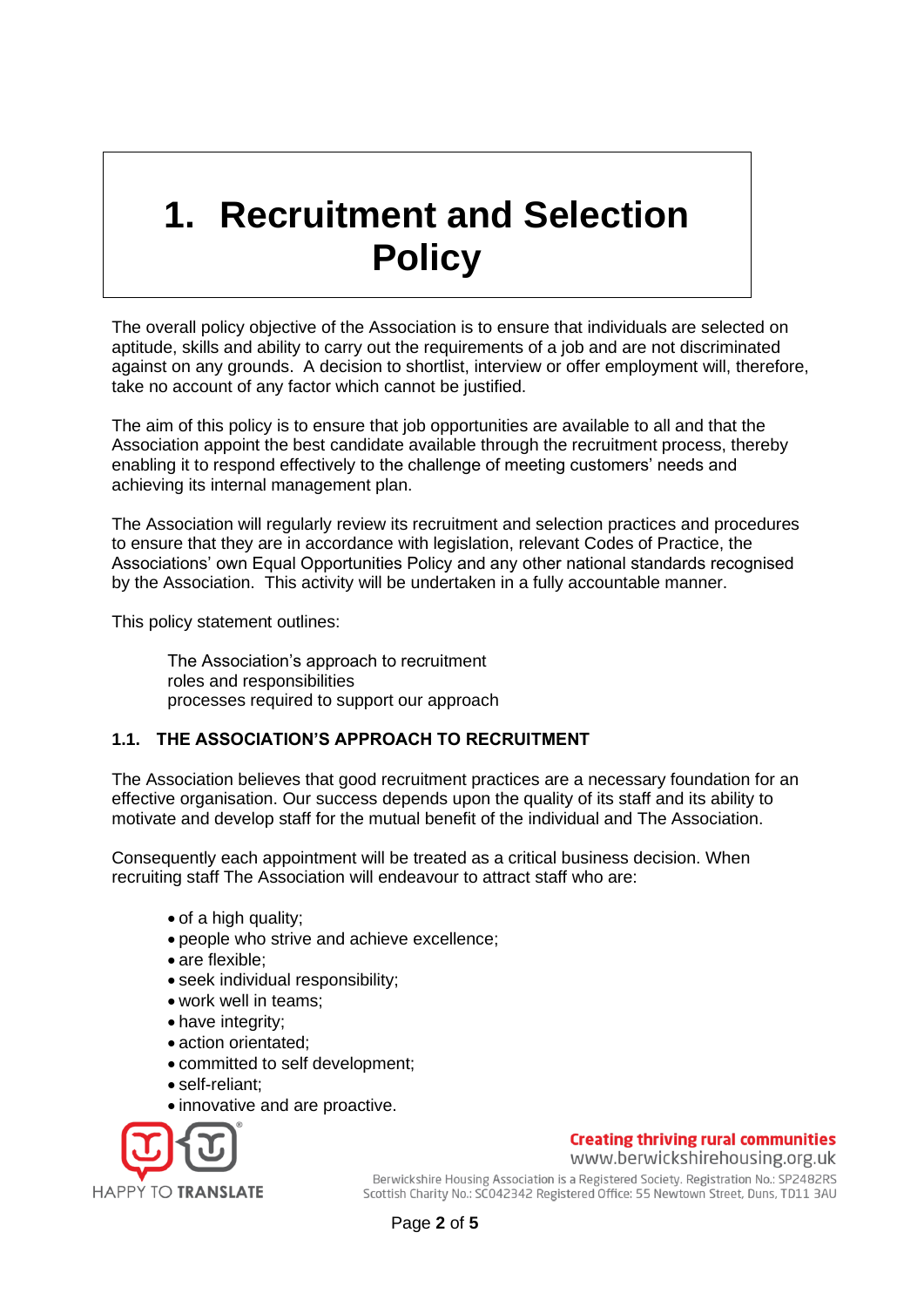Skills, experience, potential and motivation will be the major factors in selecting individuals for vacancies.

An offer of employment from The Association is a long-term commitment and will be considered carefully. Other alternatives will be considered to meet short-term staffing requirements.

The Association will ensure that information is openly available on employment opportunities. This will normally be by open advertising within the organisation and via advertising externally that is considered appropriate to the post being filled.

The Association recognises that a vacancy should, wherever possible, create a career development opportunity for an existing employee.

## **1.2. ROLES AND RESPONSIBILITIES**

### **1.2.1. The Board of Trustees**

The Board has ultimate responsibility for recruitment and selection. The Board has delegated this responsibility to the Chief Executive (or the appropriate Director in her absence). The Chief Executive has in turn delegated responsibility for the recruitment process to each department Director. The Resources Director will be responsible for administering the recruitment process.

The approval of the Board is required before any new post can be created within the Association. The prior approval of a Director is required before the recruitment process is started for a vacant post and before any informal or formal offer of employment is made to an applicant.

The Board will be kept advised of all vacancies and appointments and the Chief Executive will ratify all appointments on the appropriate salary scale.

#### **1.2.2. Managers**

Line managers are responsible for developing their staff to ensure that they are ready to and able to progress within the organisation when the opportunity arises. Where changes in staffing resource requirements are necessary the Manager will consider all alternatives to meet short-term requirements. The Manager will consider all applicants for a vacancy and will make the recruitment decision in line with the Association's Equal Opportunities Policy.

#### **1.2.3. The Resources Director**

The Resources Director will provide support to the Board and Managers in exercising their responsibilities, specifically in the following areas:

Advising on possible short term solutions to staffing needs advising on appropriate recruitment methods planning the recruitment process advising on the drafting of job descriptions and person specifications



**Creating thriving rural communities** www.berwickshirehousing.org.uk

Berwickshire Housing Association is a Registered Society. Registration No.: SP2482RS Scottish Charity No.: SC042342 Registered Office: 55 Newtown Street, Duns, TD11 3AU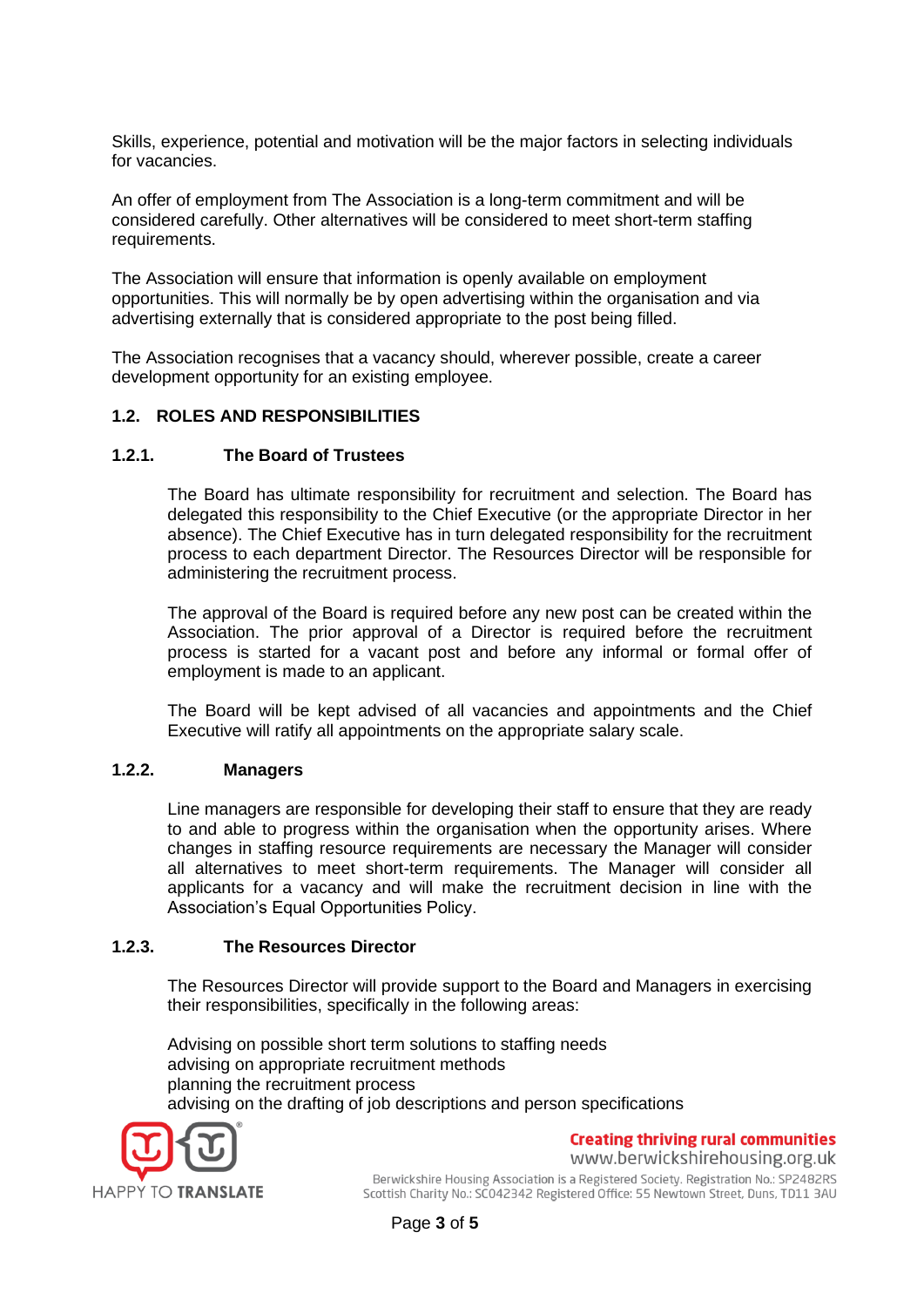- establishing the market rate of pay for the position and advise on the appropriate grade for the job
- assisting with the interviewing and testing of candidates
- obtaining employment references
- monitoring equal opportunities
- making offers of employment

# **1.3. POLICY**

The Association will undertake to employ a sufficient number of staff, at all levels of the organisation, with the required experience, skills and competencies. In order to achieve this, the Association will:

- adopt recruitment practices which will be viewed as fair and professional to existing staff and potential employees.
- actively promote the appointment of internal candidates whilst ensuring that this does not compromise on our recruitment standards.
- actively encourage managers to review their department structure in order to review the necessity for recruitment.
- ensure that the remuneration offered for each position is sufficient to recruit and retain the appropriate calibre of staff.
- ensure that all external advertising is professional and meets the requirements of the Association corporate advertising policy.
- ensure that employees will be recruited on the basis of their qualifications and experience relating to the work to be performed, regardless of gender, marital status, creed, colour, religion, sexual orientation, race, ethnic origin, nationality or disability. To achieve this the Association will ensure that each manager adheres to the Equal Opportunities Policy Statement and provide management information in relation to this.
- ensure that all new recruits undergo induction training in order to maximise the rate of individual and organisational learning.
- continuously review the recruitment process and in doing so continue to improve upon it.

Since each appointment is viewed as a key decision, the recruitment process will be geared to identifying the key skills, knowledge and attitudes required in the successful candidate.

# **1.4. ACCOUNTABILITY**

A report should be presented annually to the Board on the results of Equal Opportunities monitoring and record-keeping, with an analysis of progress, problems and options for future action. Summaries of these reports and the results of Equal



**Creating thriving rural communities** www.berwickshirehousing.org.uk

Berwickshire Housing Association is a Registered Society. Registration No.: SP2482RS Scottish Charity No.: SC042342 Registered Office: 55 Newtown Street, Duns, TD11 3AU

Page **4** of **5**